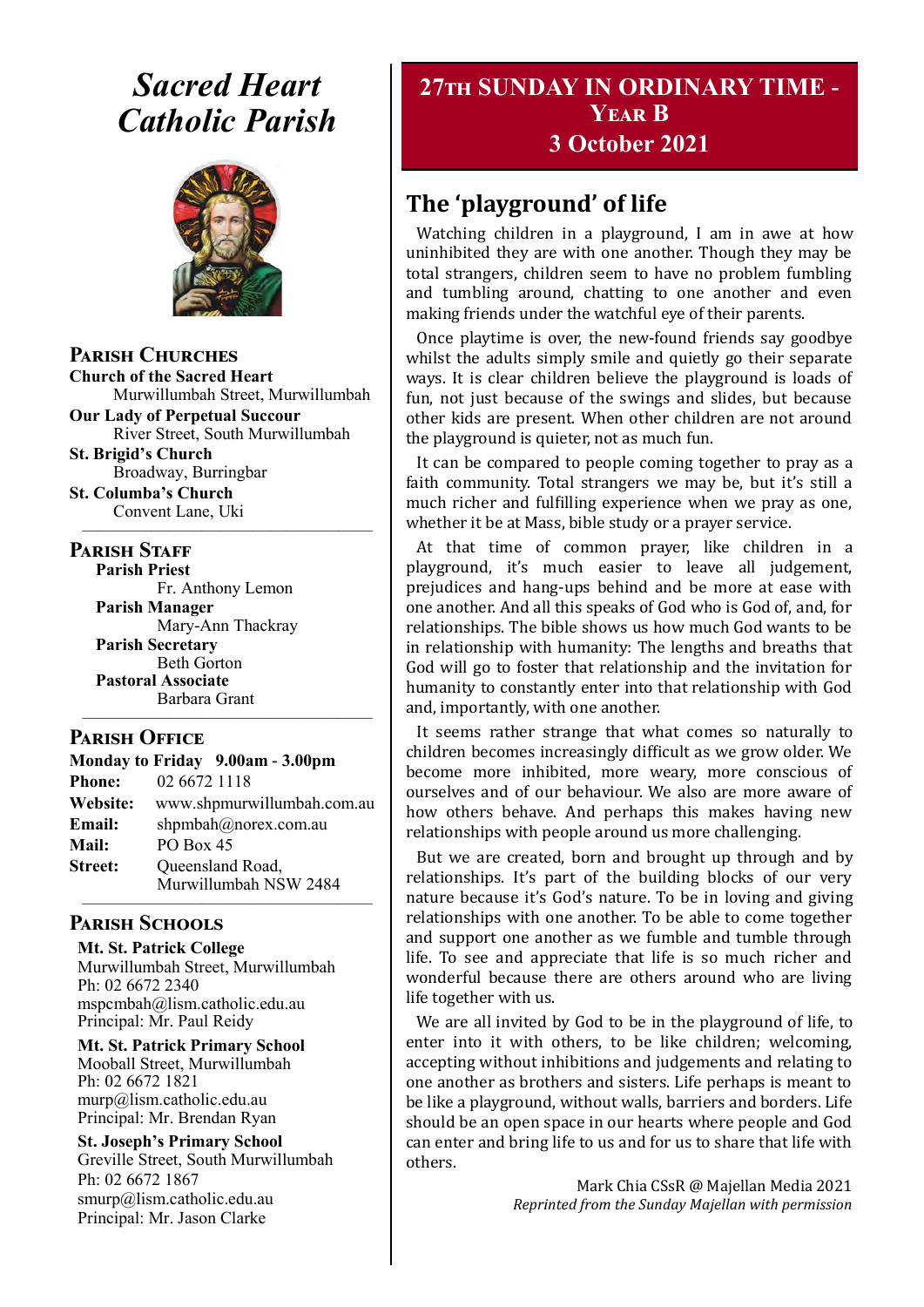# This week in the Parish 3-10 October

| Sunday 3    | <b>Daylight Saving commences</b><br>27TH SUNDAY IN ORDINARY TIME - Year B<br>8:00 am - Mass<br>10:00 am - Mass<br>12 noon - Baptism |
|-------------|-------------------------------------------------------------------------------------------------------------------------------------|
| Monday 4    | Parish Office closed - Labour Day weekend                                                                                           |
| Tuesday 5   | 5:30 pm - MASS<br>6:30 pm - Confirmation Parent Meeting - Sacred Heart<br>Church                                                    |
| Wednesday 6 | 5:30 pm - MASS                                                                                                                      |
| Thursday 7  | <b>OUR LADY OF THE ROSARY</b><br>8:15 am - Mass<br>9:00 am - Legion of Mary - South Meeting Room                                    |
| Friday 8    | 12:00 pm - Mass                                                                                                                     |
| Saturday 9  | 6:00 pm - Vigil Mass                                                                                                                |
| Sunday 10   | 28TH SUNDAY IN ORDINARY TIME - Year B<br>8:00 am - Mass<br>10:00 am - Mass                                                          |



**Seating in the Church** Please remember to turn over the small **'Please Sit Here'** card where you sit in the church during Mass. This tells the volunteer cleaners where someone has been sitting during Mass.

### **Reconciliation**

Saturday : 5.30pm - 5.50pm Sunday: 7.30am - 7.50am

# **Please Pray For:**

**Recently Deceased**: David Wilkinson, Philip Blackburn, Julie Keogh, Peg Hatfield**,** Margaret Dignan, Joy Ianna, Ken Kerr,

Eileen Lutton, Claire McLeod **Anniversaries:** 

Philip Bostock, Ted Leape **Those Who Are Sick:**  Margaret Chiesa, James Wallace

*Readings for today and next Sunday:*  **27th SUNDAY IN ORDINARY TIME - Year B**  Gen 2:18-24; Heb 2:9-11; Mk 10:2-16

**28th SUNDAY IN ORDINARY TIME - Year B**  Wis 7:7-11; Heb 4:12-13; Mk 10:17-30

# **Reading Roster**

**9/10 October - 28th Sunday in Ord Time - Yr B 6pm Vigil:** Christine Wightley **Sunday 8am:** Jan Bruce **Sunday 10am:** Ed Egan

This weekend Fr Anthony will be using Preface of Ordinary Time VI and Eucharistic Prayer II.

#### **Wednesday Word**

Copies of Wednesday Word, with this weekend's readings, are available for you in the Church.

### **Acknowledgement of Country**



**BAPTISM** Please welcome

**Jessica Rose Duffy** to our faith community.

### **SACRAMENT OF CONFIRMATION**

**Confirmation Parent Meeting Tuesday 5 October - 6.30pm Sacred Heart Church**

**Welcome & Instruction -** 9/10 October **Confirmation Instruction -** 16/17 October **Confirmation Instruction -** 23/24 October **Confirmation Instruction -** 30/31 October

### **Sacrament of Confirmation Wednesday 3 November**

*Children in Year 3 or older are eligible to make their Confirmation.*

### **Prayer Sponsors For MSPC HSC Students**

Mt St Patrick College is once again asking for Prayer Sponsors for Year 12 students during their Higher School Certificate exams. The HSC exams commence Tuesday 9 November.

**Prayer cards with student names will be handed out at Masses this weekend.** 

**Thank you for your prayers.**

*We would like to acknowledge the Bundjalung people who are the Traditional Owners of this land on which we gather and pray today. We pay our respects to the Elders past, present and emerging, and extend that respect to other Aboriginal and Torres Strait Islander people past, present and emerging.*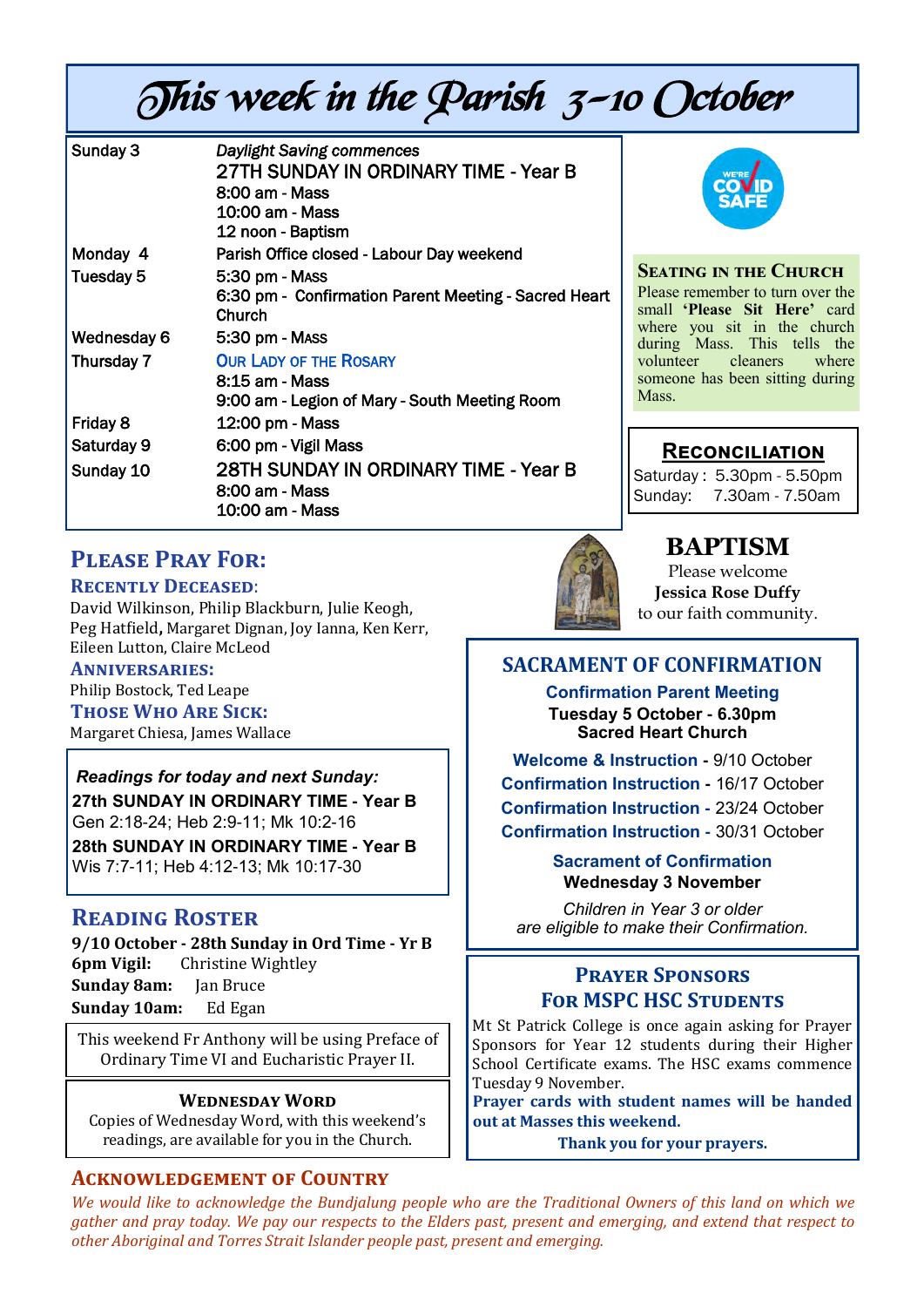



As part of our commitment to Safeguarding in our Parish, we wish to advise everyone that there is **NO ACCESS to the Sacristy before and after each Mass.** This area is used

by our clergy, acolytes and workers for Mass preparation and vesting and is not an appropriate place for others to enter at these times.

If you need to speak with Fr Anthony, please let one of our hospitality team know and we'll arrange for you to catch up with Fr Anthony after Mass if possible. Alternatively, an appointment may be made through the Parish Office by phoning 6672 1118 during office hours 9 am to 3 pm.

If your request relates to a Mass intention, envelopes are available at the hospitality table and may be completed and left with the hospitality team for Fr Anthony.

# **Plenary Council**



The opening Mass for the first assembly of the Plenary Council will be celebrated this Sunday 3rd October.



The Mass will be livestreamed from St Mary's Cathedral in Perth on the Council website at 3pm DST : https:// plenarycouncil.catholic.org.au/

The assembly gathering of more than 278 people will be virtual given the restrictions in many states. The Lismore Diocese has 4 representatives. Please keep them, and all involved, in your prayers as the final preparations take place.

A message from:



Church in Need ACN AUSTRALIA

*Aid to the Church in Need Australia*

#### **One Million Children Praying the Rosary:**

ACN invites you to join the prayer campaign 'One Million Children Praying the Rosary' for unity and peace in the world on the 18th of October. Register and learn more at [www.aidtochurch.org/](http://www.aidtochurch.org/one-million-children) one-million-[children](http://www.aidtochurch.org/one-million-children)



**All professions and trades are called to assist this mission.** 

Get Ready to Fly!

Since 1961 Palms Australia has quietly prepared and supported humble Catholics like you for mission. It's our response as church to calls from Australian and overseas communities to help bring opportunity to the poor.

Sharing your skills with local co-workers helps them to develop their essential community organisations. Improving their self-reliance aids sustainable poverty reduction and removes dependence on foreign aid and influence. Your relationships within the local community will transform your heart and soul.

To be prepared for a 2022 placement: Visit: **palms.org.au**  Email: **palms@palms.org.au** or: **call Christine 02 9560 5333** by Friday October 29.

**Palms Australia** 

#### FOI CANNOT FIELD SPEAKING about what SEEN & HEA In three weeks, Catholic Mission will share the essential mission work of Sister Chalaad and the Good Shepherd Sisters in Bangkok, Thailand, as they reach out to vulnerable mothers and their babies during their time of need. You will have the opportunity to respond to this great work and help Sister Chalaad reach out to more mothers and their babies. Please come with an open and generous heart. catholic Freecall: 1800 257 296 mission catholicmission.org.au/thailand